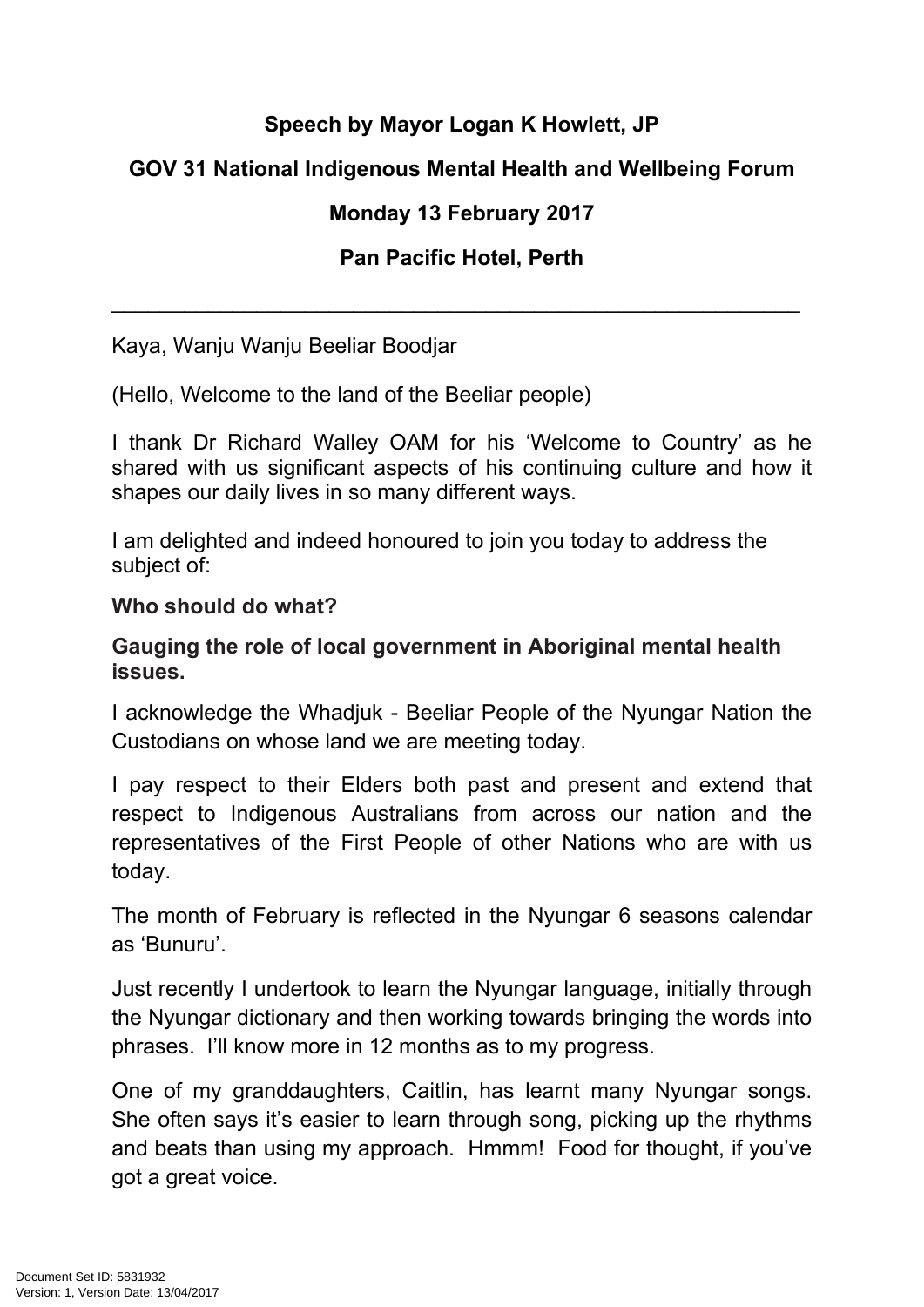#### *Ladies and gentlemen – the statements I make today are of a personal nature and do not necessarily reflect that of the City of Cockburn.*

Gauging the role of local government in Aboriginal mental health issues is a shared responsibility. It is one that we can all play a vital role in shaping the outcomes.

There is also no doubt that all levels of government have an important role to play in the mental health and well-being of their respective communities.

While there continues to be much talk about this subject it is the facts and figures that reveal the true story.

It is a story that says what we are doing is not good enough – it is not good enough for the many thousands of Aboriginal and Torres Strait Islander People where we have not 'Closed the Gap'.

We need to address the fact that only 6% of local governments have a Reconciliation Action Plan and ask the question, why?

Yes, only 6% of local governments.

There remains much unfinished business that we need to partner on if we are to move forward.

#### **Who should do what?**

#### **Gauging the role of local government in Aboriginal mental health issues.**

In doing this I will comment on the following:

- Examining current policies and evaluating their outcomes and identifying gaps and successes;
- Evaluating how local governments can support Aboriginal health services in remote and rural areas; and
- Looking ahead defining the next steps to tackle mental health issues among Aboriginal and Torres Strait Islander people.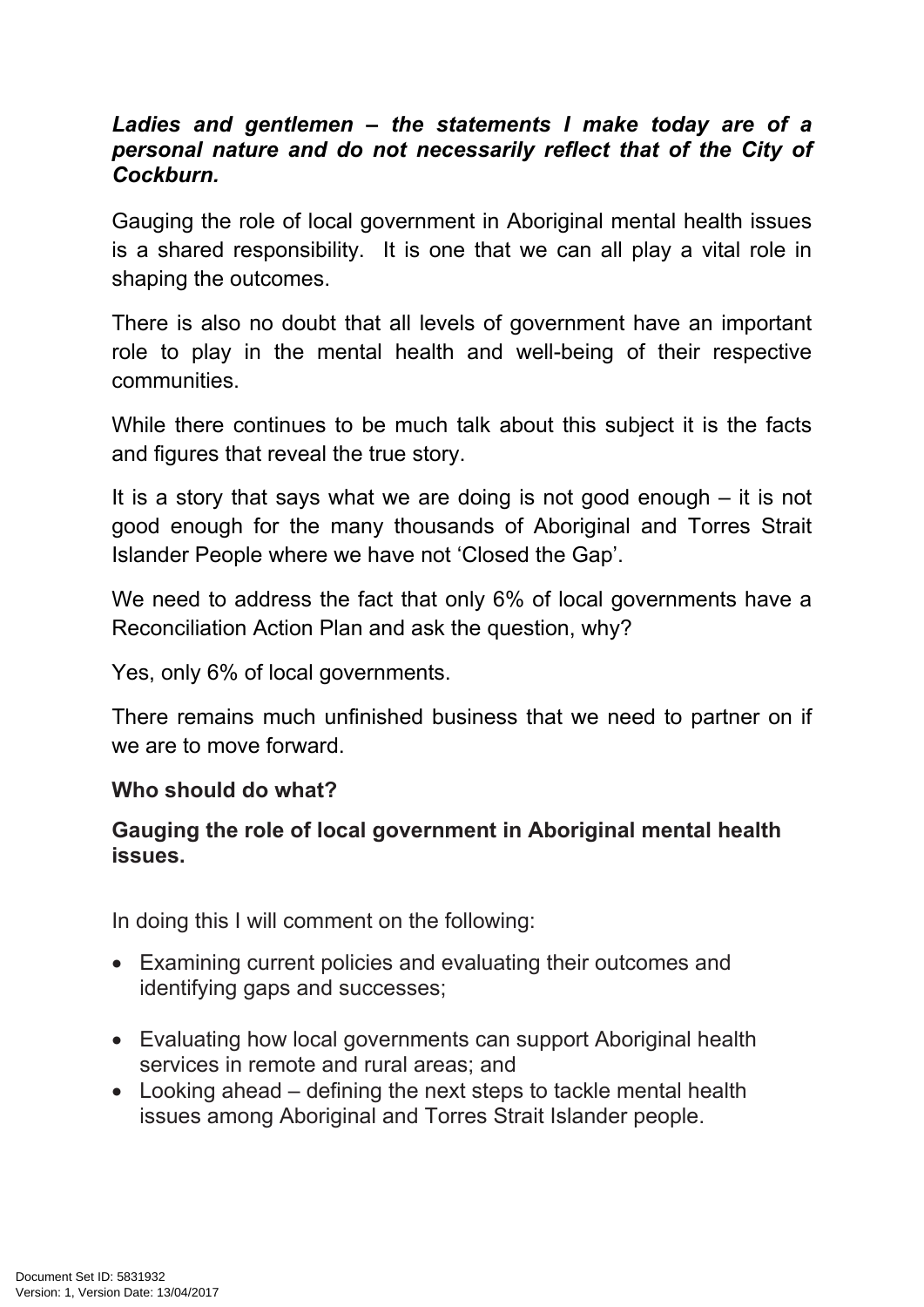### **Firstly, Examining current policies and evaluating their outcomes and identifying gaps and successes.**

Local governments across Australia have variously adopted and implemented policies for the health and well-being of their communities.

Like all policies and procedures there are successes and failures.

The City of Cockburn has a strong record of working with members of its Aboriginal and Torres Strait Islander People across a range of programs and activities value adding wherever possible.

Our aim is to inform, engage and educate our community in partnership with our Aboriginal & Torres Strat Islander community about the rich history and culture of our First Nation People.

Examples include:

### **Reconciliation Action Plan (RAP)**

First introduced in 2011 the RAP has been reviewed and updated on a regular basis and is used as a guiding tool to 'Close the Gap'.

### **Aboriginal Reference Group**

- Membership includes members of our Nyungar community, including Elders;
- It meets on a monthly basis;
- Provides a point of contact and liaison between the Aboriginal and Torres Strait Islander community and the City of Cockburn;
- Provides a leadership, advocacy and advisory role;
- Encourages communication, participation and sharing of information and knowledge; and
- Strengthens our understanding and respect for Aboriginal and Torres Strait Islander heritage, culture and achievements.

### **Aboriginal Community Development Officer**

- A full time role that builds and strengthens relationships between the Aboriginal and Torres Strait Islander community and the City of Cockburn;
- Supports the development and implementation of culturally appropriate events, activities, and programs; and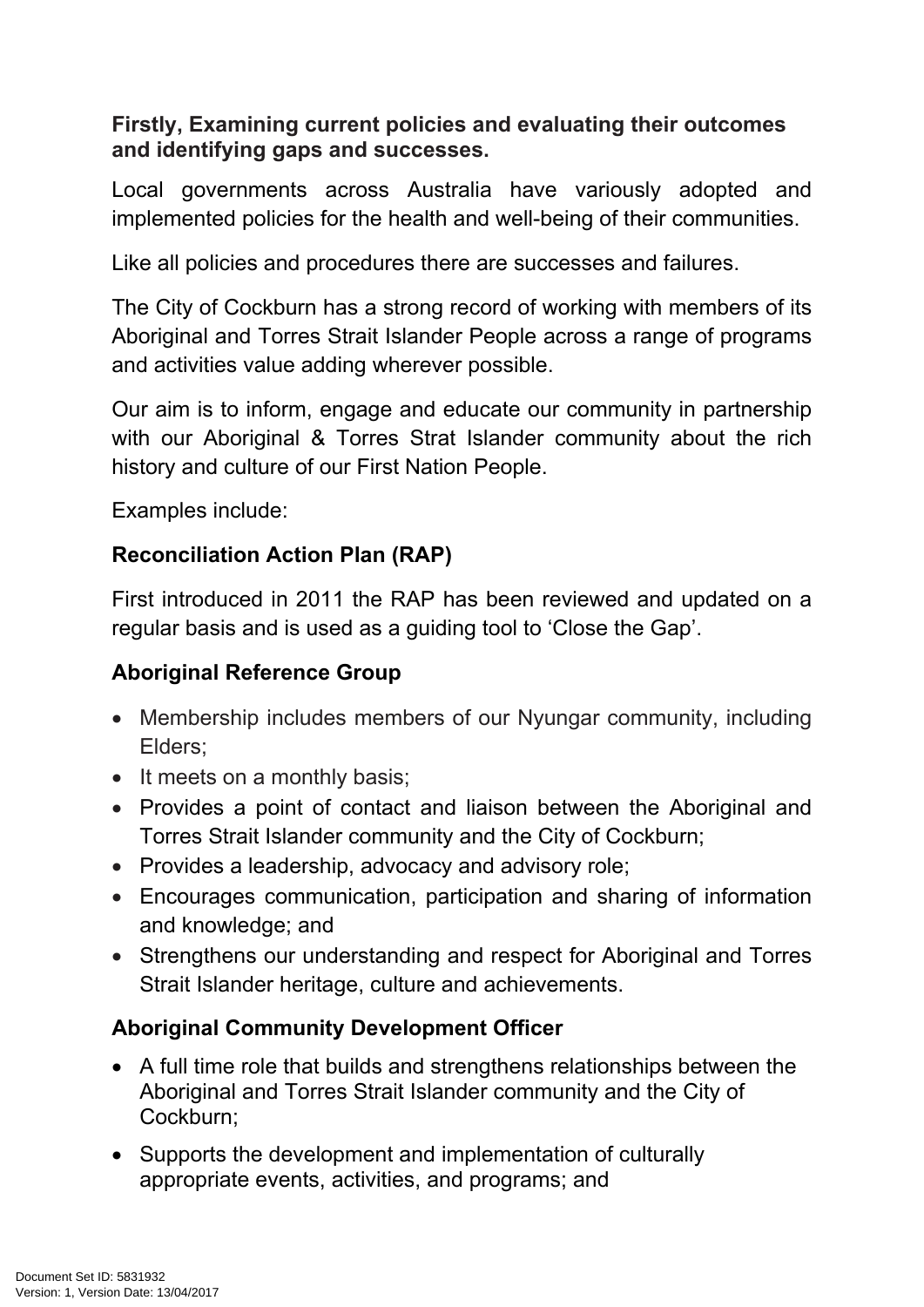• Raises awareness of Aboriginal culture and history.

### **Disability Access and Inclusion Plan**

- Dedicated officer working full time; and
- Works to ensure all events and activities are accessible and inclusive as possible.

### **Kwobarup Social Club**

- Kwobarup Social Club is for Aboriginal and Torres Strait Islander seniors and people with a disability.
- The Club provides transport and meals and provides a chance for people to get out of their home, make and maintain friendships, pursue hobbies and interests, get regular exercise and enjoy what the community has to offer.

### **My Time: Our Time**

A Cockburn Early Years & Cockburn Family support event and an

Aboriginal Parents & Grandparents Support Group that involves sharing friendship, sharing time, sharing experiences - Listening, Craft, Food, Fun, Friendship, Stories, Learning Family Connection.

There is no cost involved for participants and childcare is also provided.

#### **Nyungar Wardan Katitjin Bidi Derbal Nara (People's Ocean Knowledge Trail of Cockburn Sound & Districts)**

A partnership with the Derbalnara, Coast West, Curtin University, the Coastal Collaboration Cluster and the City of Cockburn to define the knowledge trail of place names and features.

### **Nyungar Tourist Trail at Port Coogee**

The trail includes seven glass artworks created by local artists in Debra Bonar, Wendy Hayden and Joanna Robertson covering stories of regeneration, hazy summer, gathering, wetlands in spring, shallow waters, crossing Cockburn Sound and Beeliar Boodjar.

It also includes the recently named, Ngarkal (Seagull) Beach.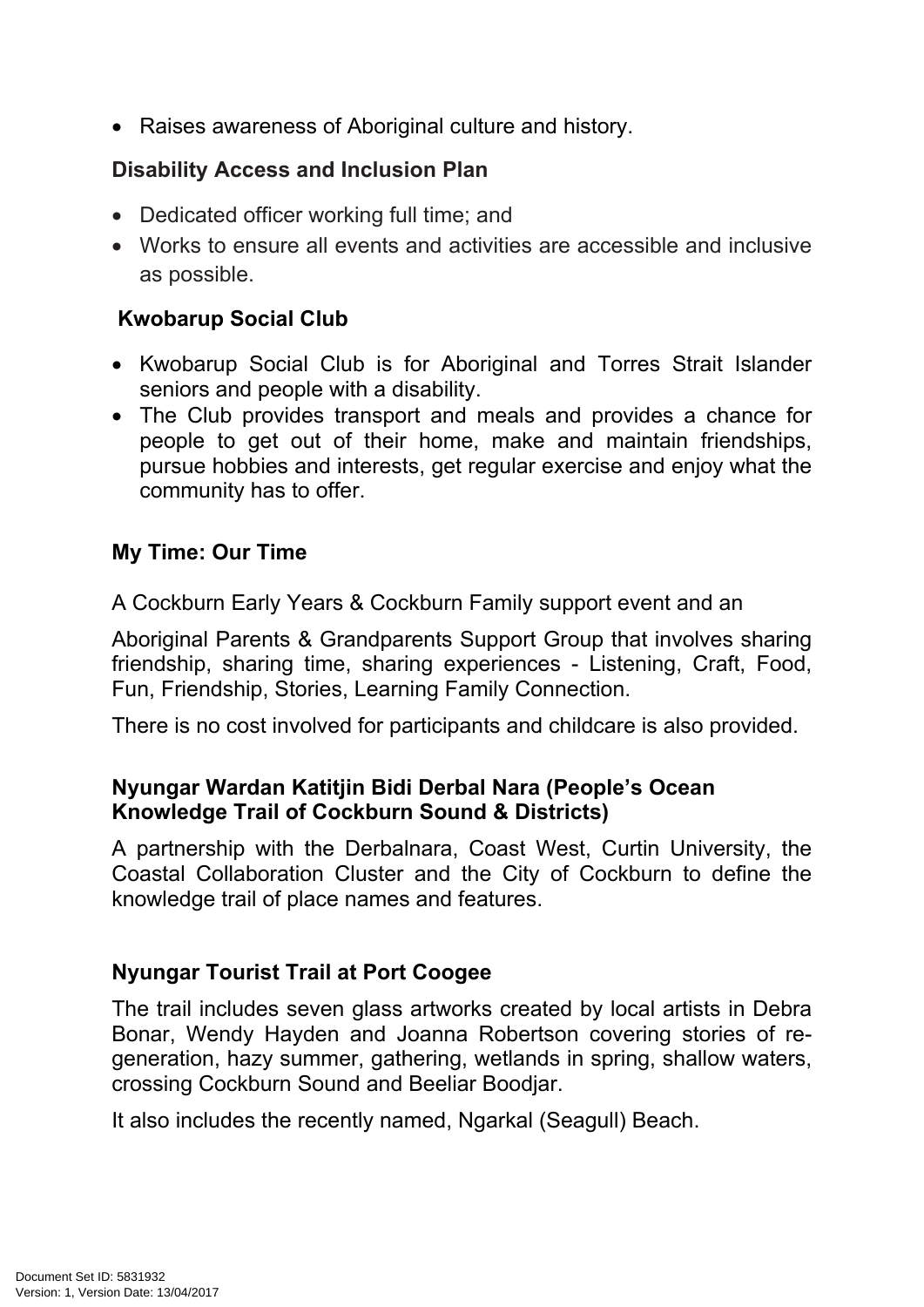# **Other initiatives/activities include:**

- Adopting appropriate strategies ie 'Cultural Strategy'
- Fremantle Street Doctor;
- partner with Act Belong Commit, a mental health promotion campaign;
- South Lake Ottey Family Centre;
- $\bullet$  Bibra Lake Regional Playground Nyungar theme story telling;
- Karri Wongin a Community Celebration of the Spirit of the Lakes:
- A boardwalk and bird hide the boardwalk is named "Narma Kullarck" a Nyungar phrase that means 'Family Place';
- Nyungar story telling at various locations;
- A planned Nyungar Information and Visitors Centre near the shores of Bibra Lake;
- Youth Centre for 10 24 year olds;
- Nyungar walks covering plants, animals and their relationship to community;
- NAIDOC Week Celebrations;
- National Reconciliation Week;
- Cultural competence training for all staff;
- Holding forums ie Protective Behaviours, Methamphetamine, Cyber Safety etc;
- Extensive Aboriginal & Torres Strait Islander art collection I add that my family have an extensive collection of Aboriginal artworks including that of Noel Morrison, painting in the Carrolup Style which dated back to the 1960's and noting that Curtin University, Western Australia was recently involved in a major exhibition of the Carrolup style;
- Citizenship ceremonies;
- Acknowledgement of Country;
- Indigenous Calendar;
- Subsidised hire of halls for funerals and other events;
- Receiving First nation People from other countries and bringing them together with our Aboriginal and Torres Strait Islander People to share knowledge and experiences; and
- Many more activities.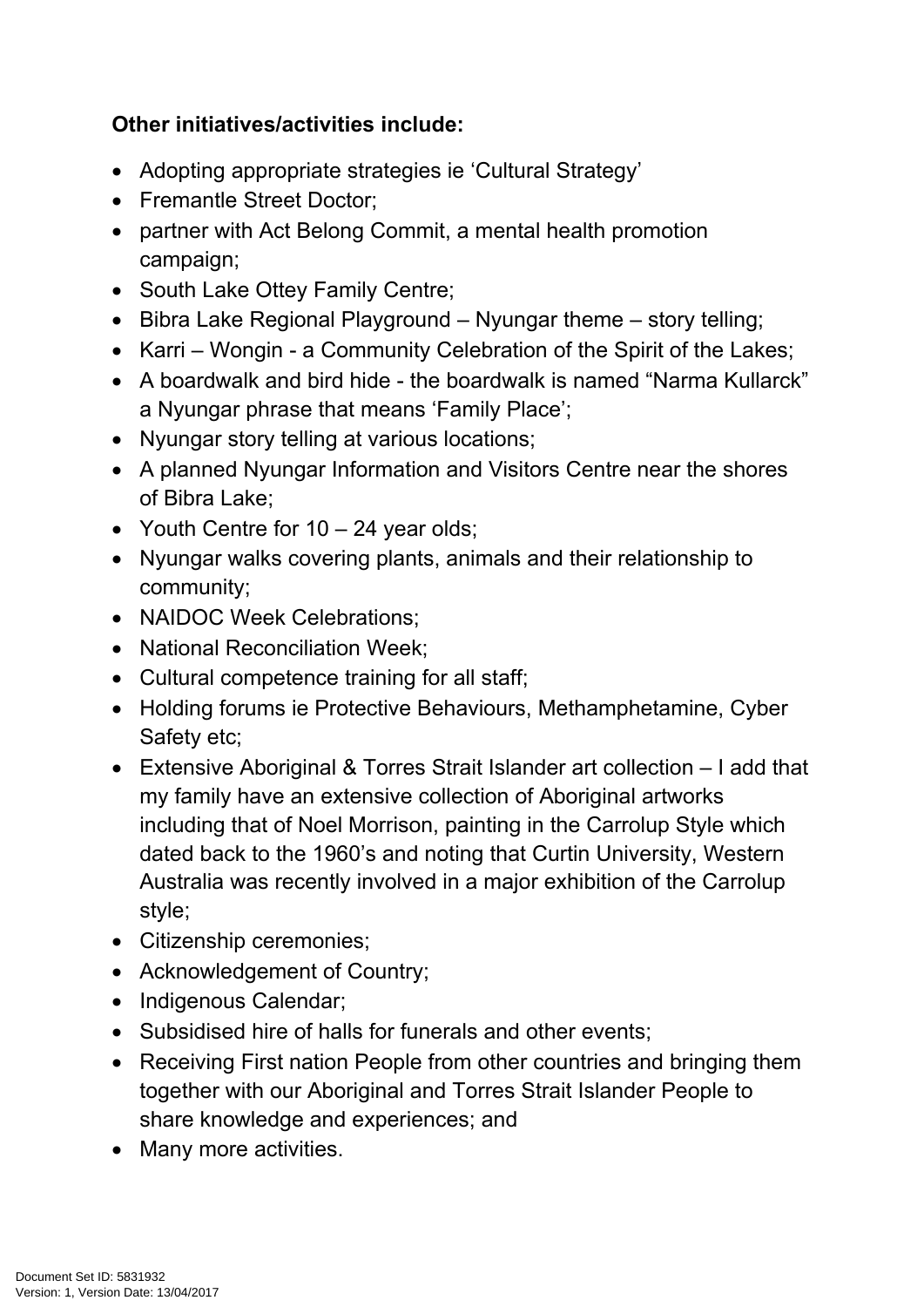Leading by example is one true way of getting results.

Nyungar and Torres Strait Islander People are bringing about change in our City and further afield.

As the Mayor, City of Cockburn our Council is committed to partner to bring about positive change that reflects on the health and well -being of our community.

I know our staff are involved in the implementation of our RAP and the partnerships we are forming are growing in strength day by day.

Today, I particularly thank the Nyungar Elders from our community and the Aboriginal Reference Group – their leadership, knowledge and commitment are highly valued and respected.

# **Secondly, Evaluating how local governments can support Aboriginal health services in remote and rural areas;**

It is often said that local government is the one closest to the people – at the grassroots of a community – most able to respond to the needs of the community in a timely and effective manner – able to gain maximum results for the dollars invested.

Although the City of Cockburn is a Perth metropolitan based local government I believe there are fundamental opportunities whereby local governments can support Aboriginal health services in remote and rural areas.

The recent Western Australian Public Health Act 2016 that came into effect on 24 January 2017 places certain responsibilities on local governments.

It is an Act to protect, promote and improve the health and wellbeing of the public of Western Australia and to reduce the incidence of preventable illness, and for related purposes.

Partnerships with their respective local Aboriginal and Torres Strait Islander People, State Government departments, the business sector and the wider community can result in cost effective outcomes for everyone.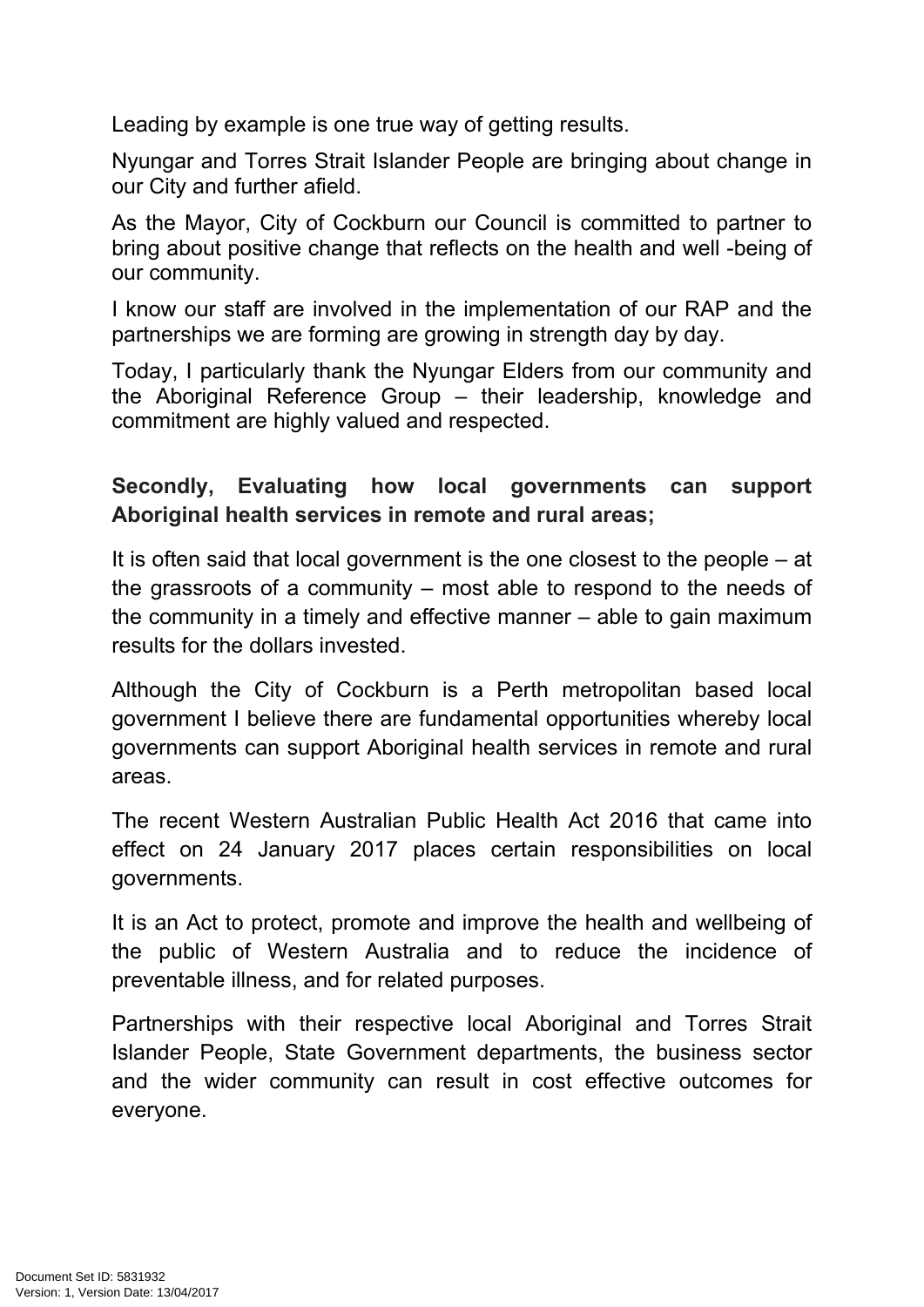Other ways local governments in rural and remote communities can support Aboriginal health services are:

- Identify **CHAMPIONS** in their community to get the ball rolling;
- Learn from the experience of other local governments:
- Push for a dedicated public health officer and a community engagement officer within your local government;
- Partner with a larger local government who have the 'runs on the board';
- Adopt a Reconciliation Action Plan;
- Adopt policies and procedures (modified to local circumstances);
- Seek out community volunteers;
- Engage with the corporate sector to fund local programs;
- Seek sponsorship for health related equipment;
- Liaise with Rotary Clubs, Lions Clubs and other service organisations to support community initiatives from afar;

#### **Finally, Looking ahead – defining the next steps to tackle mental health issues among Aboriginal and Torres Strait Islander people.**

We must acknowledge that the challenge is one for all levels of government, the Elders of the Aboriginal & Torres Strait Islander communities, health practitioners and other stakeholders who are involved in the mental health field.

I am aware that the Government of Western Australia announced regional services reform in May 2015 to improve the lives of Aboriginal people in regional and remote Western Australia. The reform aims to bring about long-term, systemic change.

Regional services reform is focusing on three main areas:

- 1. Improved living conditions that enable families to prosper and don't hold them back.
- 2. Supporting families to build their skills, and overcome any barriers to doing so, through improved service redesign and delivery.
- 3. Education, employment and housing opportunities, and support for families to take them up.